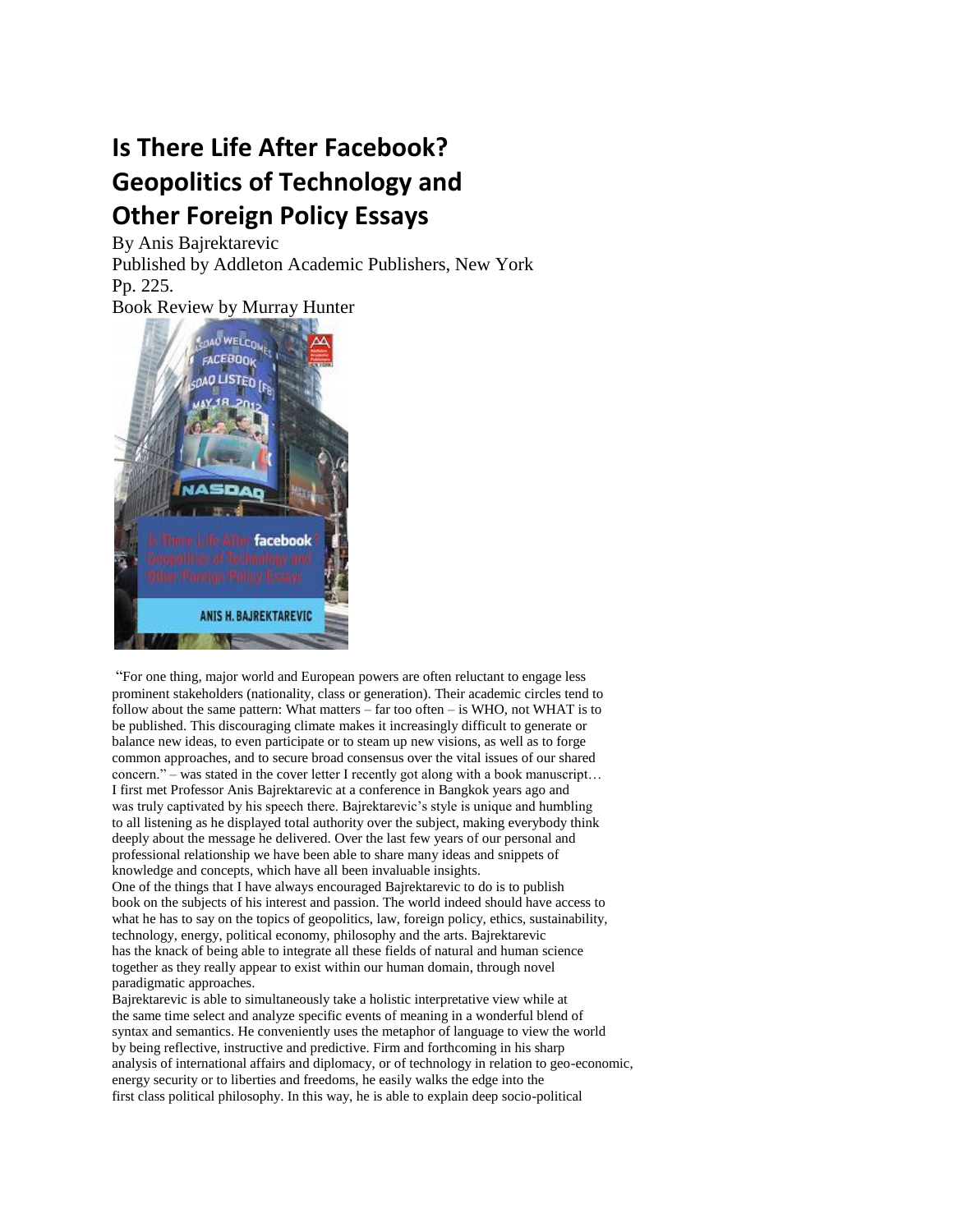interlinkages (ranging from en mass wonders like Lady Gaga and Paris Hilton to ancient times of Plato, or from the "Matrix" and "Truman Show" movies to a subtle analysis of security structures in the world politics) at a level of skill, unmatched in the field, and for this reason I consider him one of today"s great thinkers.

I"m so happy that this collection of his writings has been assembled into a single book showing the evolution of his thinking about events upon the world stage over the past years. This was not so easy. Tireless and passionate, he is not only a research professor but also a teaching one as well as a devoted practitioner who organizes many events and runs innovative projects including a valuable transcontinental study trips for his students. In his words: "to contribute to the horizontalization of the grand ideas, that of the EU and of the ASEAN".

To me the very title of Bajrektarevic"s book *Is There Life After Facebook?* is a provocative challenge to the reader to think about what is happening. He questions our accepted norms before the cover is opened. Then in part one "Cyber space, Energy Charge, Quantum Field – Less Explored Geopolitical Aspects and Other Foreign Policy Essays" he opens the paradigms looking at issues in ways we usually don"t consider:

In his first essay "Climate Change – Humans Remain the Same", Bajrektarevic pulls the carpet of complacency from under us and delivers a stern warning about survival of the human race and our institutions set up to deal (poorly he says) on the matter of climate change. He points out that we do not even have any common view about the "realities of the planet and how to address them". While stressing out that the over-polluted public sphere (social media networks) and contaminated biosphere are results of the "synchronized attack", the current situation he accurately describes as: "cognitive deficit crisis", which we eagerly spend in a limbo of denial – all on a brink of self-imposed "environmental holocaust".

In his second article, Bajrektarevic describes the off- and on-line fields of freedoms and their illusions, while the mankind twists between the Kantian and Hobbesian world. He has masterfully merged many paradigms and themes into this unique article: Ancient philosophy, popular culture and literature classics, contemporary security and history of diplomacy, Newtonian way of life and our institutions, the EU crisis and abandoned youth, OWS movement and Arab Spring, as well as our own perceptions of reality (and/or delusion) are all there. Bajrektarevic introduces the term McFB (a synthesis of McDonalds and Facebook) to install upon us the sheet of US imperial culture that has descended upon the world and now the backdrop of most societies. Here he is hinting at our obedience and false notions of convenience: "…neither globalization nor the McFB way of life is a shortcut to development; the social media networks are only a communication tool, not a replacement for independent critical thinking". Finally in the article, he introduces Buddhist Dharma and the quantumrelativity paradigm (possibilities, manifestations and probabilities). This article truly displays the intellectual complexity of the man.

In his last text of the so-called "Mc-Facebook" trilogy, "Go Home Occupy Movement," Bajrektarevic extends the metaphors he developed taking a novel approach at organized societal dynamics, security quest, and institutional control over our lives – be it a fast-food chain, administration or social media networks. Author then quotes both Frank Zappa ("Robespierre of the modern US music scene" – he says) and the US President Obama to make his point, before turning back to classics. Rejuvenating Weberian views, he innovatively revisits and rethinks the very existence of contemporary organization and their real reason for existence. Bajrektarevic clearly challenges an established view that we are living the world of "decentralized but unified intelligence", revealing very intriguing argumentation to claim that "unless operationalized by the system, both intellectualism (human autonomy, mastery and purpose), and technological breakthroughs were traditionally perceived as a threat". This article is indeed a scary warning about what our society is becoming.

"From Lisbon to Barcelona – all the forgotten EU instruments" looks at how global structural changes are threatening Europe"s competitiveness (obsessively focusing on financial capital on the expenses of human, environmental and social capital). Bajrektarevic notes how the dream of a knowledge based economy has been eroded along with Europe"s manufacturing base with great consequences (and in absence of coherent demographic policy), while institutions are passively looking on. Bajrektarevic also observes that the Union has lost the influence of its left, is plagued with a disinterested youth, and institutions intent on punishing members who fall into crisis through debt.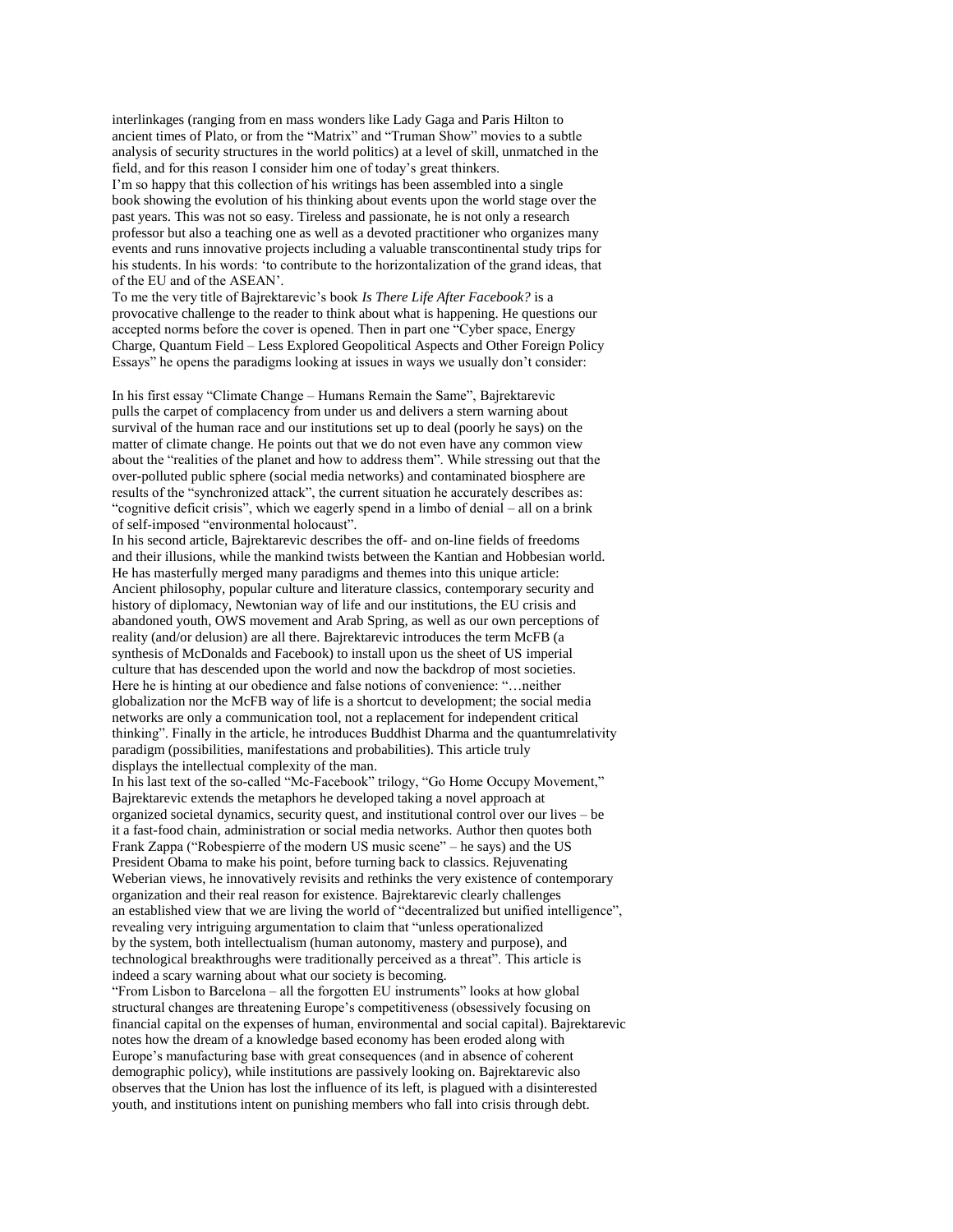With the Euro-debt crisis, Europe is set of decline unless the Lisbon strategy is restaged, foreign policy priorities re-examined, and cross-generational solidarity reaffirmed, he warns.

Next, Bajrektarevic takes an exceptionally sharp and forthcoming view on the strategic triangle: energy, technology, geopolitics. In the "Geopolitics of Technology and the Hydrocarbon Status Quo" he considers the (lost) moment of contingency, the shock waves when people are prepared to consider alternatives to the status quo. Bajrektarevic further examines the notion of deeper psychologization of our energy dependence, especially on the side of the OECD world. For their own very specific reasons, which Anis reiterates, each of the world"s major military and economic powers has little motivation to alter its energy mix or consuming patterns by embracing alternatives to hydrocarbons.

In one of professor's more recent pieces the "Geopolitics of Quantum Buddhism: Our Pre-Hydrocarbon Tao Future" looks at economics, debt and Greece. Bajrektarevic then poses one of the most critical questions of our existence "where did we select hydrocarbons as our energy source?" "How did we get things so wrong?" posing are we in the cosmos or chaos? We exist within a cycle of survival, or is this just an illusion – as author contemplates through the rest of this article, "walking" between geopolitics and biology, physics and philosophy, anthropology and astronomy. Our scarcity obsessed culture can be easily overcome – he concludes – as there is no crisis in the deeper layers of reality.

In the last essay of his "geopolitics of technology" trilogy: "Energy of Geopolitics and Technology of Geo-economics", professor continues on the theme of energy and widens the discussion to incorporate all the major theatres of Asia, Europe, Middle East or American continent (including the eloquent commentaries on the Arab Spring, the Thai elections, North Korea, Russia, China, Syria, Israel, Iran, the EU and US policy). He intertwines the complex politico-military constellations between these nations in relationship to the factors pushing for "defensive modernization", democracy (e.g. middle class and its direction), and change. He highlights the structural issues that must be addressed if these inner or interstate conflicts are ever going to be resolved, interweaving geopolitics, social cohesion, modernization, (ideologisation of) religion, security, and detente. This is all related back to the international forums and instruments that are in place to solve these issues. Again the descriptive language Bajrektarevic uses through the article has been designed no doubt to jolt thoughts and ideas from the readers.

The next text turns to author's specialty, the law. International law is developing around us and Anis is one of the very few who have actually quantified this ongoing by mapping it out. "The Justice–Home Affairs Diplomacy: The Palermo Convention, Ten Years After – Towards the Universal Criminal Justice" is an eye-witness account that looks at the concept of universal criminal justice. It also postulates several important definitions of author himself, such as his memorable definition of corruption: "Seemingly victimless, hidden trade-off between influence and gain". Bajrektarevic examines the political commitment, legal basis and conventions that are steadily building this international legal regime, exploring issues concerning illegal migration, organized crime, corruption, and terrorism. Within this analysis is an extremely detail chronology of international legal instruments and intergovernmental institutions that act as the structure to this emerging international legal framework.

Part II "Edges of the planet, Unconstrained Five and the space in between" opens with a superb analysis of the Caspian Basin in "The Caspian basin and Arctic – Critical Similarities". Bajrektarevic argues that the Caspian – due to the meltdown of the Soviet Union – has opened up new legal and security dilemmas along the vast economic opportunities for its riparian states and beyond. Bajrektarevic screens the dynamics of the region with the allegedly vast untapped oil and gas reserves from the geopolitical, legal, geo-morphological and historical point of view and examining the arguments about whether the Caspian "water plateau" is indeed a sea or lake. Bajrektarevic continues to apply the holistic paradigm to the geopolitics of the Arctic and Antarctic, a frontier often ignored in political and legal commentaries. "Arctic and Antarctic: Two Poles – Different Scores. Similarities and Differences in Security Structures Surrounding the Two Polar Caps" is a prolific analysis and full authority on the matter. Author considers the impact of global warming on the polar caps, existing legal system governing the regions, maritime zones, continental shelf,